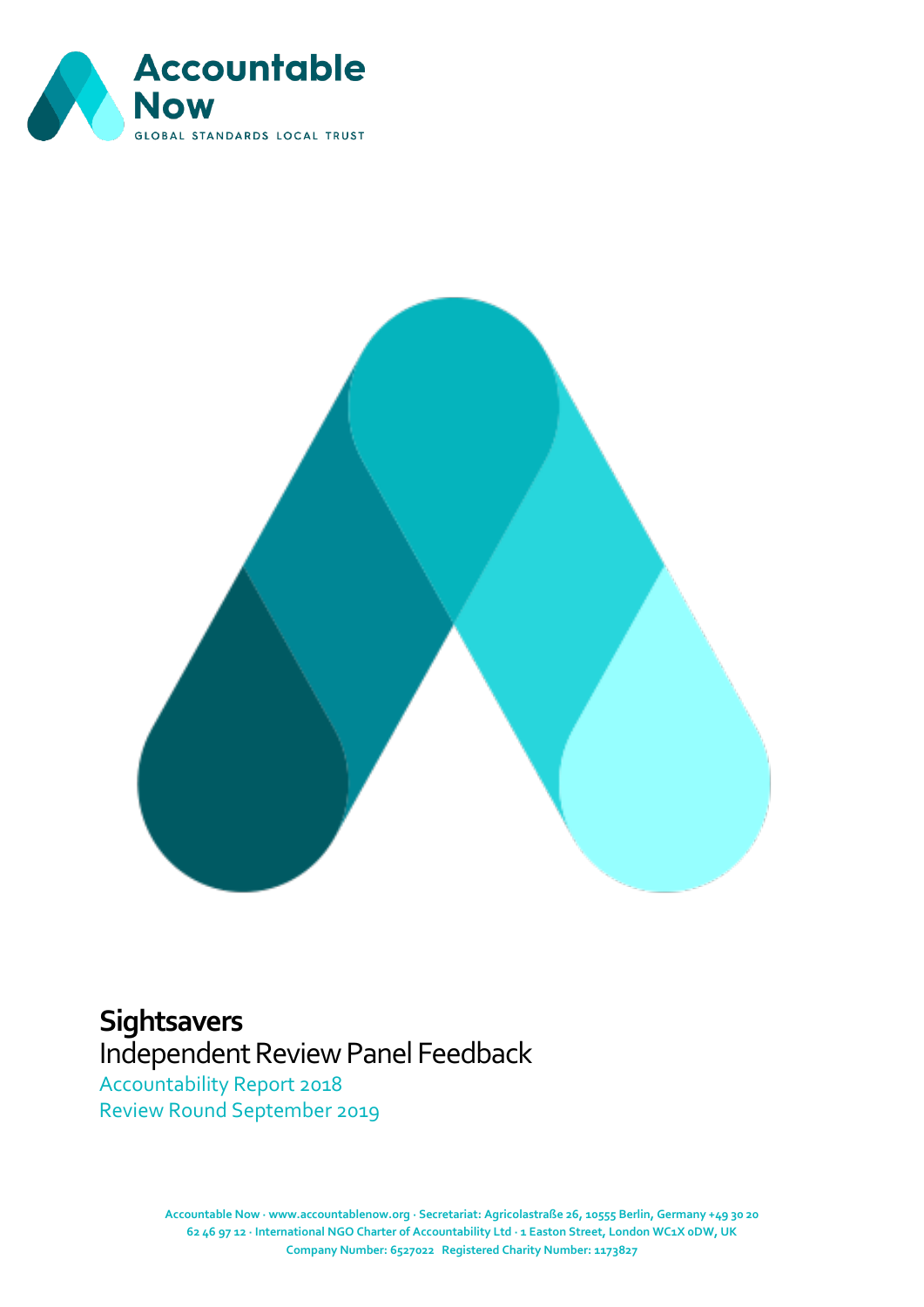

## **Sightsavers** Feedback from the Independent Review Panel Review Round September 2019

### 07 October 2019

Dear Caroline Harper,

Thank you for submitting your accountability report. We, the Independent Review Panel of Accountable Now, appreciate your efforts to strengthen accountability to communities, local partners, supporters, staff, donors, or other key constituencies. Our key focus is on accountability to those you serve. It is against this background that we critically discussed your report and came to the individual assessment below.

Sightsavers' eighth accountability report is an interim report which responds to the Panel's [improvement analysis](https://accountablenow.org/wp-content/uploads/2017/01/Sightsavers-2017-Report_Improvement-Analysis.pdf) on Sightsavers' 2017 report. On the whole, the information requested has been provided, and improvement is evident. The Panel also appreciates that the opening statement from CEO Caroline Harper includes direct reference to the areas the Panel had flagged for improvement.

Several illustrative examples are provided throughout the report, which strengthen the information in the report relating to processes. While there is still some room for improvement, particularly in relation to beneficiary feedback/complaints mechanisms and their actual use, the report indicates a strong approach to dynamic accountability in the organisation.

The report also provides an update on several other key developments, organised along the line of the 12 accountability commitments.

We look forward to discussing our feedback with you in a follow-up call, which the Secretariat will be in touch to schedule. This conversation will form the basis for your response letter, which will be made publicly available on the Accountable Now website along with your report and this feedback letter.

If you have any other feedback or comments on our work, please share them with us by sending them to the Accountable Now Secretariat.

Yours sincerely,

Accountable Now's Independent Review Panel

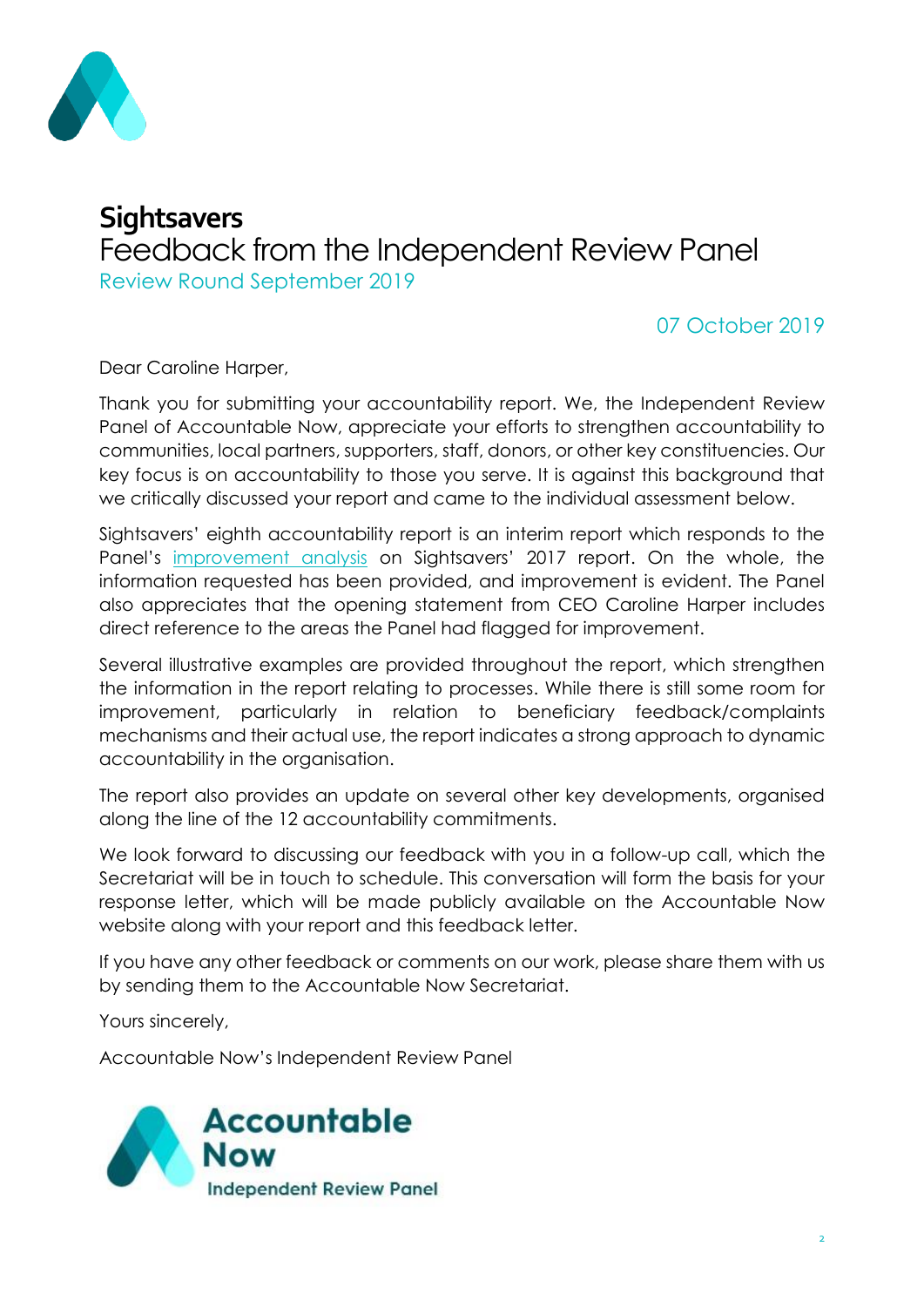

## **Sightsavers' Accountability Report 2018**

**Review Round September 2019**

# Opening Statement from the Head of Organisation

The opening statement from CEO Caroline Harper focuses on how Sightsavers is responding to the current climate in the CSO sector, with organisations affected by the safeguarding crises, and a decline in public trust in institutions. Accountability to stakeholders is flagged as crucial to maintain trust and be able to fulfil Sightsavers' mission.

Key highlights with regard to compliance (and due diligence related) matters are listed, including compliance with the DFID Supporter Code, an enhanced safeguarding policy, and improvements in supporter care (indicated by a drop of one third in fundraising complaints).

Successes from the past 12 months have also been outlined – these include an increase in the number of eye operations supported, wins in eye health advocacy, strengthened engagement with beneficiaries (and including their views in advocacy work), and a large increase in contracts won as leaders of various consortia. Offsetting this has been the end of a number of major contracts, making it a period of significant change for the organisation. The statement also recognises that these various changes may increase the risk of its staff's (mental) wellbeing, and the initiatives Sightsavers is taking to counter this.

The top three accountability related issues Sightsavers is focusing on in 2019 are: increasing accountability and transparency in its major programmes; a strategy refresh which includes an increased focus on bringing evidence into practice; and ways of supporting staff positively (rather than just focusing on complaints and grievances).

The Panel appreciates that the statement also includes reference to areas flagged by the Panel in its last feedback letter, and commends Sightsavers - and its CEO - for a solid approach to dynamic accountability in their work.

## Cluster B: Our approach to change

#### E. We listen to, involve and empower stakeholders

## E3 *Main likes/dislikes from stakeholders and organisation's response* Sightsavers' response in its last report had focused largely on feedback from donors and the Panel had requested information on feedback from beneficiaries and partners in this interim report.

This information is provided; the response states that a number of beneficiary feedback approaches are used in programmes, and

*3*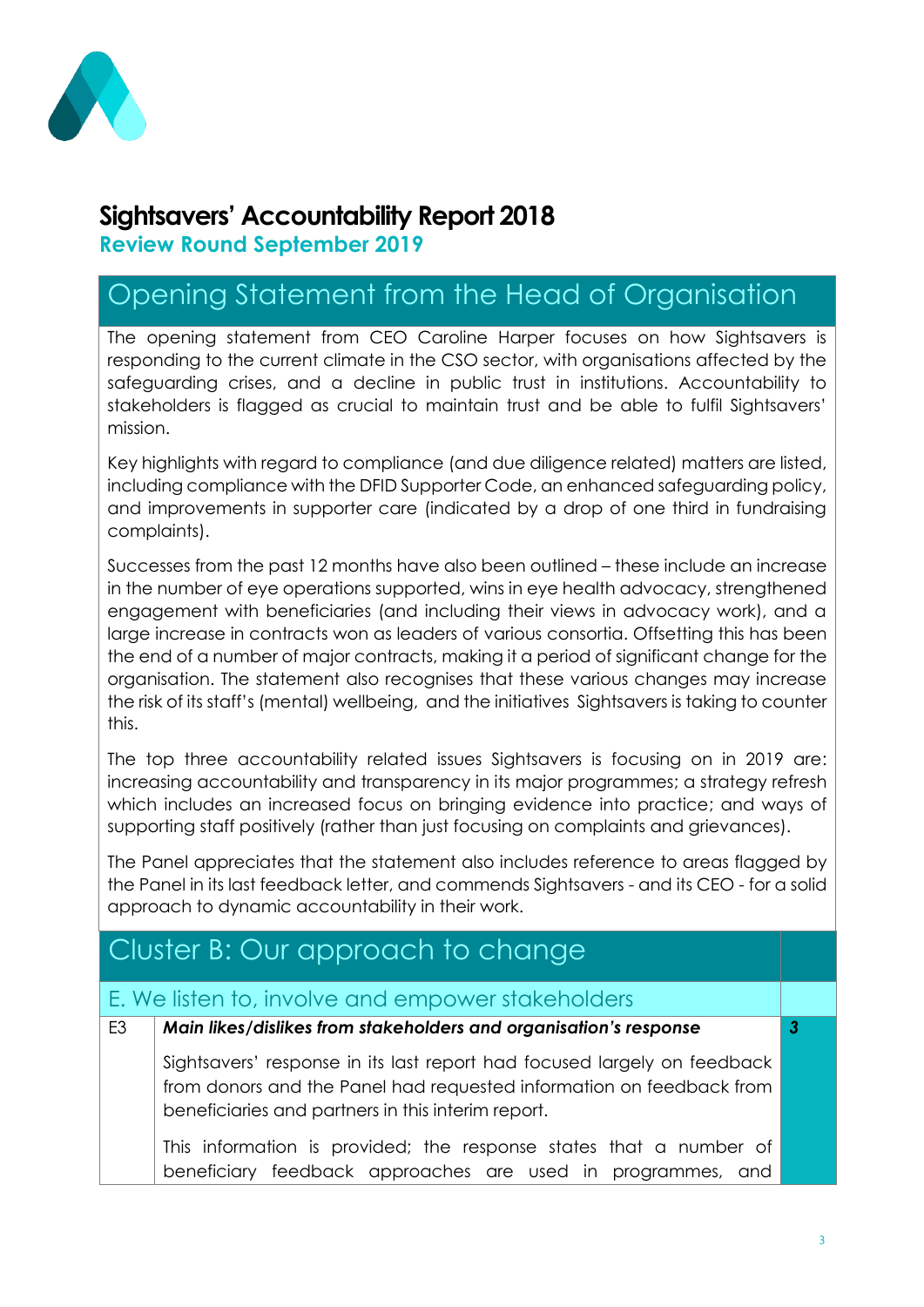

consultations are held with implementing partners to review these approaches. Sightsavers' MEL team has been working to refine guidance for the collection of beneficiary feedback, and has been analysing the feedback that is collected.

In 2018 eight project evaluations were conducted, with a further five ending in 2019. All of these sought feedback from partners as well as other direct and indirect beneficiaries, and examples are given from projects in Sierra Leone, Uganda, Bangladesh, and Pakistan. These examples focus mainly on the methods used and how findings are used to improve projects, more than what the feedback received revealed (except in the case of Sierra Leone, where key findings are provided).

The Panel appreciates Sightsavers' approach to gathering and using feedback, and in the next full report would also like to see some more key findings (both positive and negative) from this feedback, such as what partners and beneficiaries particularly liked, disliked, or any common requests they had. While the examples provided were useful, it did not provide an overall picture of whether (as a whole), the programs evaluated were successful .

F. Our advocacy work addresses the root cause of problems

| F <sub>2</sub> | Stakeholders support your advocacy work and value changes achieved                                                                                                                                                                                                                                                       | $\mathbf{3}$ |
|----------------|--------------------------------------------------------------------------------------------------------------------------------------------------------------------------------------------------------------------------------------------------------------------------------------------------------------------------|--------------|
|                | response explains how Sightsavers' advocacy strategies are<br><b>The</b><br>developed – with the input of the people affected by change – at local,<br>national, and international levels.                                                                                                                               |              |
|                | At local level, Sightsavers supports the people they work with to identify<br>changes they wish to see, as well as strategies to overcome barriers. An<br>example is given of how with was done with SDG scorecards in India, and<br>shows that partnerships with local organisations is key to the approach.            |              |
|                | At national level, advocacy work is integrated into programmes.<br>Consultations with partners and the people Sightsavers works with are used<br>to identify the impacts of policy change. An example is given of how<br>Sightsavers supported the development of the Disability Alliance for the<br>SDGs in Bangladesh. |              |
|                | Internationally, advocacy work is shaped by Sightsavers' engagement at<br>local and national levels, and the changes identified in programmatic<br>work are considered.                                                                                                                                                  |              |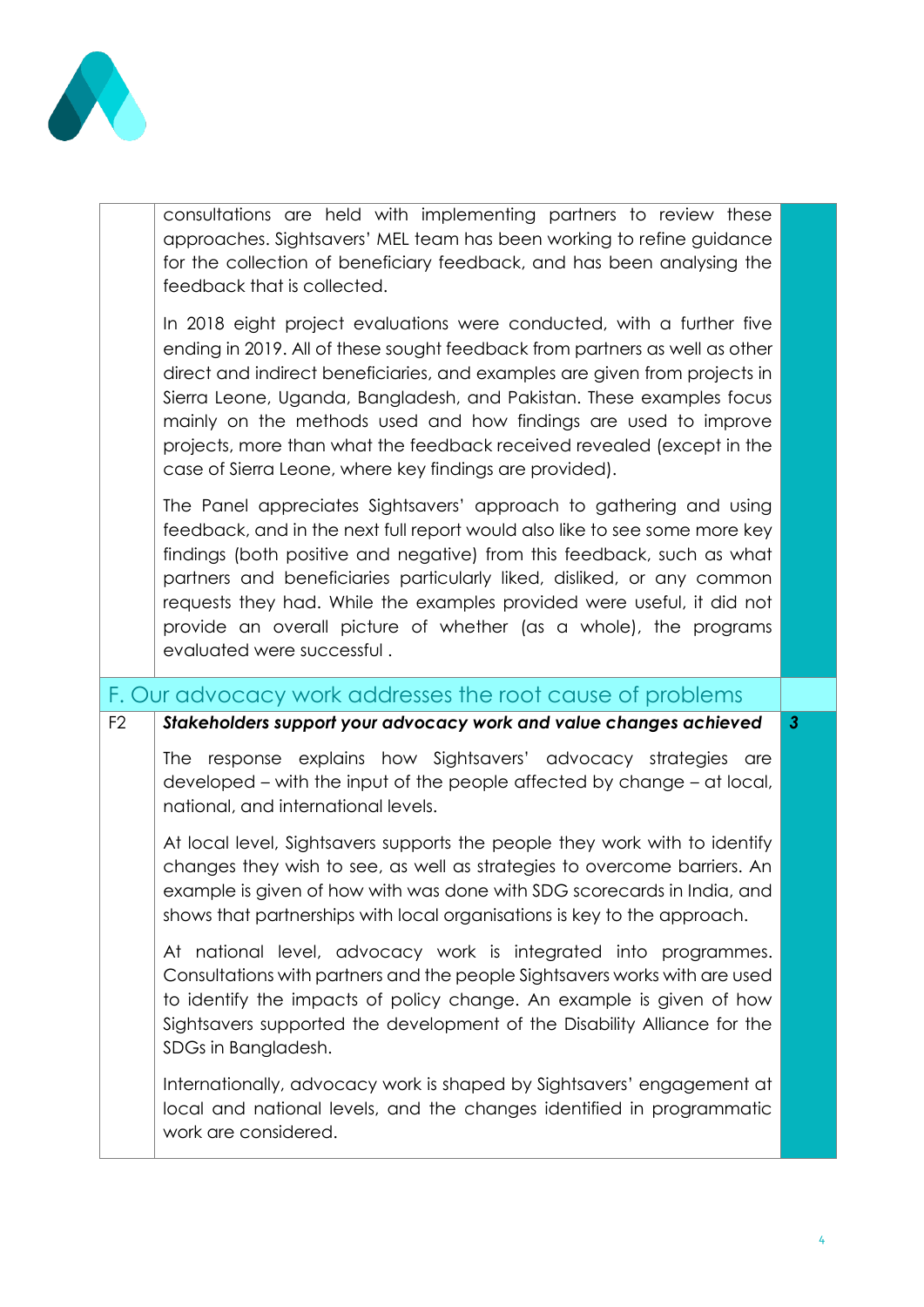

J3

The report also explains that stakeholders (such as programme participants and disabled people's organisations) are supported in advocating for themselves at global level, and an example is provided.

While the report clearly outlines the how the organisation involves stakeholders in its advocacy work (in particular around identifying and positioning the issues), the Panel would like to know whether there have been any key conflicts between stakeholder advocacy positions at local level, versus those at national and/or international level, and if so how Sightsavers has dealt with these.

## Cluster C: Organisational Effectiveness

#### J. Governance processes maximise accountability

and *Complaints handling mechanisms and overview of complaints (internal and external) 3*

J4 Over the past year Sightsavers has worked to update and roll-out a number of policies and procedures relating to complaints, including their [safeguarding,](https://www.sightsavers.org/how-were-run/our-approach-to-safeguarding/) whistleblowing, and grievance systems. One change was the engagement of partners on the need to report issues and complaints. Links to the updated policies and an explanation of other key changes are requested.

An internal audit of Sightsavers' complaints system was carried out in the first quarter of 2019, and the draft report had been submitted at the time this accountability report was produced. Overall, complaints handling were assessed as being "sound and operating adequately" across the organisation, but there is a need for some country offices to improve how they document complaints, with some confusion around what needs to be recorded.

It is stated that very few complaints tend to be received from beneficiaries, and this remains a point to look into – might this be because Sightsavers' reporting mechanisms are not promoted well enough, or that beneficiaries prefer other methods of reporting than are available? It is also unlcear if the reporting process enables whistleblowers to report issues anonymously or not. Are the complaints mechanisms accessible to those who are visually impaired?

Sightsavers' last accountability report had mentioned that a review of country level complaints processes recommended that mechanisms be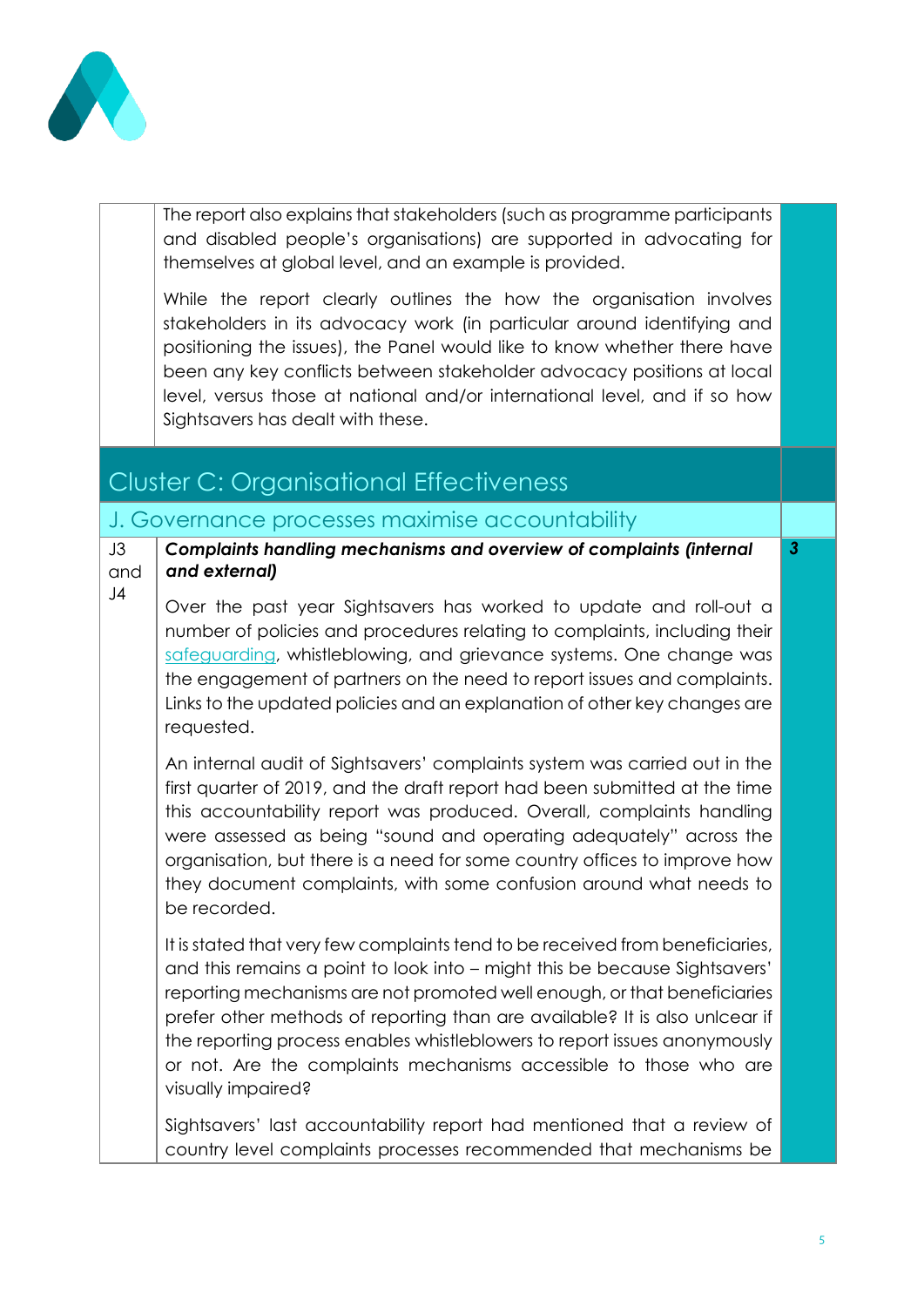

strengthened to ensure complaints are not missed. The Panel looks forward to hearing more about this most recent audit review's findings and the responses Sightsavers has taken in the next accountability report, particularly relating to beneficiary feedback/complaints mechanisms.

The report gives an overview of reported incidents relating to fraud, fundraising, and under the whistleblowing mechanism.

### General updates

The Panel appreciates that Sightsavers has provided a detailed update on significant orgnisational changes and mapped how these relate to the 12 Accountability Commitments.

| Commitment     | <b>Justice and equality</b>                                                                                                                                                                                                                                                                                                                                                                       |
|----------------|---------------------------------------------------------------------------------------------------------------------------------------------------------------------------------------------------------------------------------------------------------------------------------------------------------------------------------------------------------------------------------------------------|
|                | In mid-2018, the UK government announced that Sightsavers would be<br>leading on two major new global disability programmes: a £30m six-year<br>inclusive development programme, as well as leading a consortium of<br>organisations to deliver a £13 million UK Aid Connect programme.                                                                                                           |
| Commitment     | Women's rights and gender equality                                                                                                                                                                                                                                                                                                                                                                |
| $\overline{2}$ | In mid-2018, Sightsavers' Advocacy Adviser for Social Inclusion was<br>elected to the UN committee which monitors the Convention on the<br>Rights of Persons with Disabilities (UNCRPD). Six of the nine positions<br>available were filled by women, which is viewed as a success in light of<br>Sightsavers' campaign for better representation of women with<br>disabilities on the committee. |
| Commitment     | Lasting positive change                                                                                                                                                                                                                                                                                                                                                                           |
| 4              | A review of Sightsavers' project design process and quality assurance<br>process was completed in 2018, and the report outlines key<br>recommendations and how Sightsavers is implementing them.                                                                                                                                                                                                  |
|                | The organisation's safeguarding policy was also strengthened in 2018 to<br>include provisions for "adults at risk".                                                                                                                                                                                                                                                                               |
| Commitment     | People driven work                                                                                                                                                                                                                                                                                                                                                                                |
| 5              | The report talks about the participatory design workshops Sightsavers<br>has held (in all three countries in which it has recently started eye health<br>programsmes), collaborating with a range of eye health and inclusion                                                                                                                                                                     |
|                | partners to co-produce a shared vision for inclusion in programmes. The                                                                                                                                                                                                                                                                                                                           |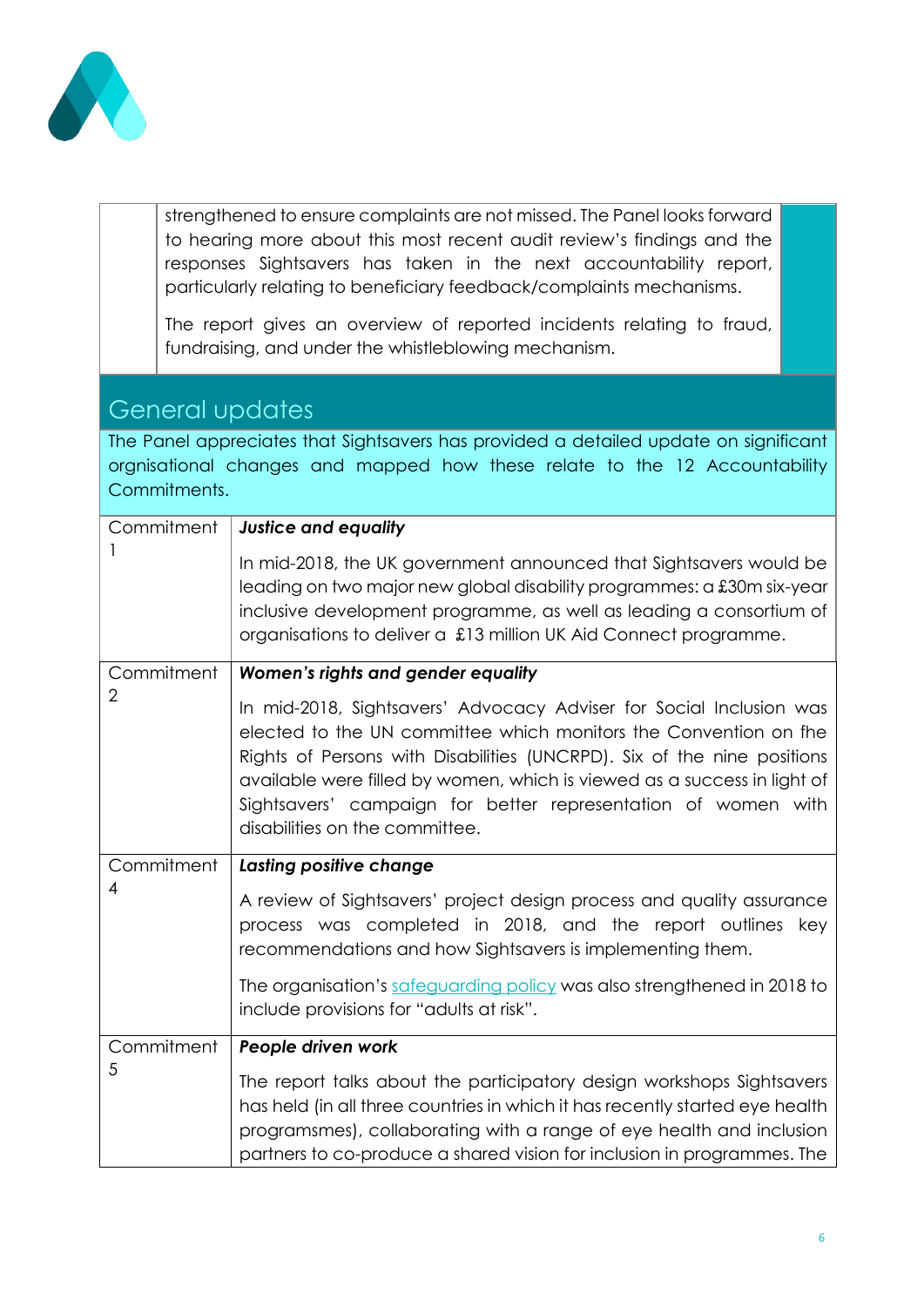

| process was guided by Sightsavers' inclusive eye health manual, and<br>future programmes will build upon previous learnings.                                                                                                                                                                                                                     |
|--------------------------------------------------------------------------------------------------------------------------------------------------------------------------------------------------------------------------------------------------------------------------------------------------------------------------------------------------|
| <b>Strong partnerships</b>                                                                                                                                                                                                                                                                                                                       |
| The report outlines successes in its neglected tropical disease<br>programme portfolio. One of these is the decision that Sightsavers will<br>be leading the Accelerate Trachoma Elimination programme, a \$105<br>million fund which will support trachoma elimination efforts in several<br>countries.                                         |
| Sightsavers has also established a research centre to help<br>facilitate<br>collaborations with academic and policy partners, and strengthens the<br>organisation's ability to disseminate high quality research. More<br>information can be found on a dedicated website.                                                                       |
| <b>Open organisations</b>                                                                                                                                                                                                                                                                                                                        |
| Sightsavers was awarded the HMG Cyber Essentials Accrediation in<br>2018, and upgraded several systems and pieces of infrastructure<br>to<br>this end.                                                                                                                                                                                           |
| A pilot to explore opportunities and challenges around IATI reporting by<br>downstream partners was conducted in Uganda, and key learnings and<br>partner feedback was captured in a report. An update will be shared in<br>the next full report.                                                                                                |
| Sightsavers also migrated to a new CRM system which provides<br><b>GDPR</b><br>increased security to supporter information, and strengthened<br>compliance.                                                                                                                                                                                      |
| <b>Empowered and effective staff</b>                                                                                                                                                                                                                                                                                                             |
| Over the past year Sightsavers has continued to build on efforts to<br>become an employer of choice for candidates with disabilities,<br>renewing and working towards new accreditations in this area, and<br>joining the International Labour Organisation's Global Business and<br>Disability Network for inspiration from the private sector. |
| <b>Well-handled resources</b>                                                                                                                                                                                                                                                                                                                    |
| In 2018 Sightsavers took several steps to "future-proof" its programme<br>procurement function, after transforming its global supply chain in 2017).<br>This in turn led to a number of "improvements" and "efficiency"<br>increases.                                                                                                            |
|                                                                                                                                                                                                                                                                                                                                                  |